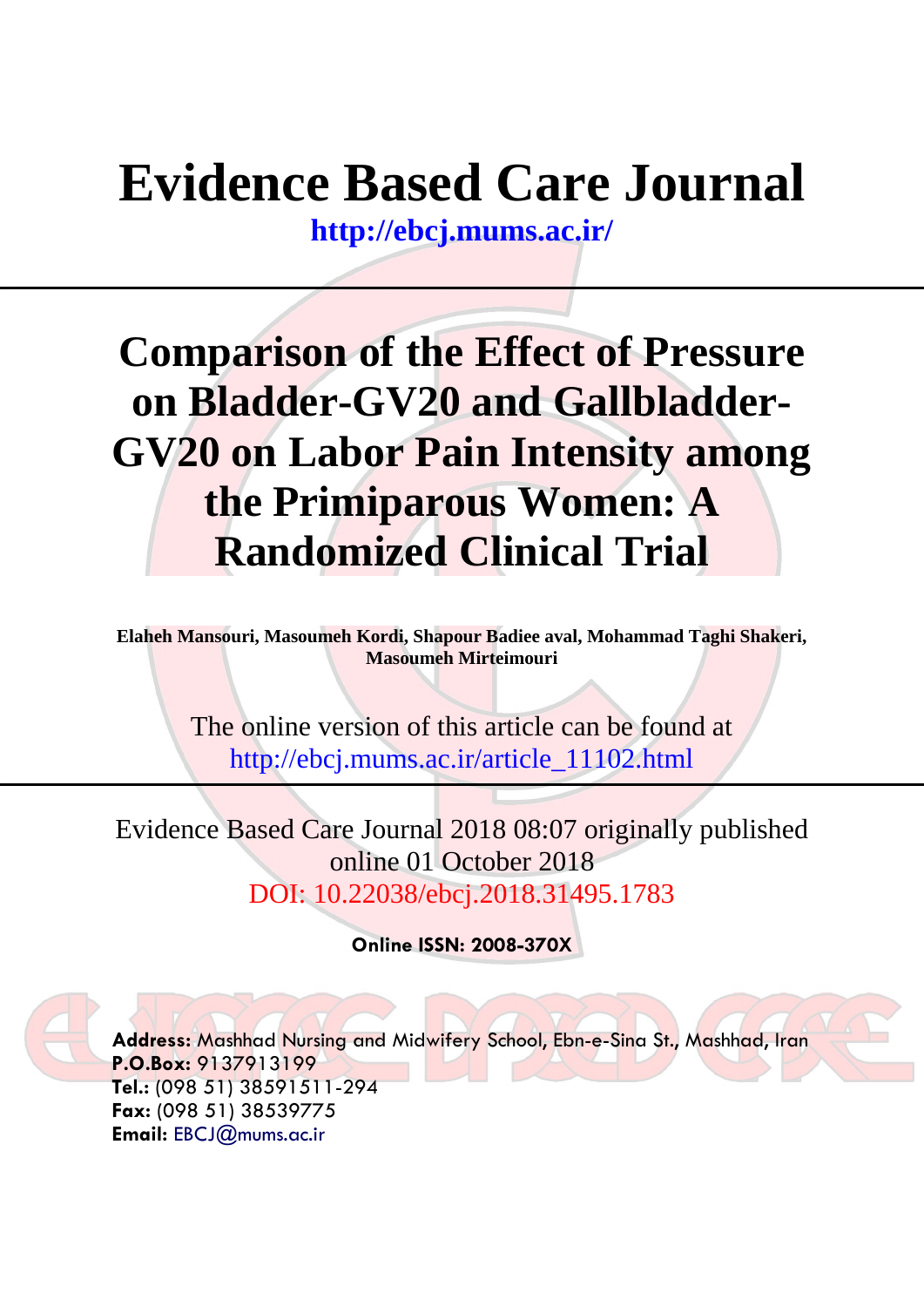

**Evidence Based Care Journal** 

Original Article



### **Comparison of the Effect of Pressure on Bladder-GV20 and Gallbladder-GV20 on Labor Pain Intensity among the Primiparous Women: A Randomized Clinical Trial**

Elaheh Mansouri<sup>1\*</sup>, Masoumeh Kordi<sup>2</sup>, Shapour Badiee Aval<sup>3</sup>, Mohammad Taghi Shakeri<sup>4</sup>, Masoumeh Mirteimouri<sup>5</sup>

**Received**: 05/05/2018 **Accepted**: 26/06/2018

Evidence Based Care Journal, 8 (3): 7-16

#### **Abstract**

**Background:** The cycle of pain, fear, and anxiety may lead to prolonged labor and cesarean section. Acupressure is one of the methods for pain relief.

Aim: Therefore, this study aimed to compare the effect of acupressure on bladder-GV20 and gallbladder-GV20 points on the labor pain in primiparous women.

**Method:** This randomized clinical trial was conducted on 158 primiparous women, who referred to the Um Al-Benin Specialized Women Hospital, Mashhad, Iran in 2017. The first stage of labor included five and four pressure cycles on acupressure points in bladder and gallbladder in the intervention groups 1 and 2, respectively. In the second stage of labor one pressure cycle on the same points were completed. The control group only received the routine cares. The duration of uterine contractions was assessed by touching the uterus apex. Moreover, the pain intensity was evaluated by the visual analog scale. All the data were analyzed by the SPSS version 25

**Results:** The mean pain intensity in both stages of the intervention groups was significantly different from the control group and was significantly lower in the gallbladder group  $(P<0.001)$ . The mean duration of contractions in the first stage was significantly different between the three groups  $(P<0.001)$ .

**Implications for Practice:** According to the findings of this study, pressure on bladder-GV20 and gallbladder-GV20 points can attenuate pain intensity in the first and second stages of labor. Moreover, this technique prolongs the duration of contractions in the first stage of labor. Consequently, this method can be recommended as a complementary approach in labor.

**Keywords:** Acupressure, GV20 point, Labor pain intensity, Primiparous

\* Corresponding author, Email: kordim@mums.ac.ir

<sup>1.</sup> M.Sc. Student of Midwifery, Student Research Committee, School of Nursing and Midwifery, Mashhad University of Medical Sciences, Mashhad, Iran

<sup>2.</sup> Assistant Professor, <sup>a</sup> Nursing and Midwifery Care Research Center, Mashhad University of Medical Sciences, Mashhad, Iran. <sup>b</sup> Department of Midwifery, School of Nursing and Midwifery, Mashhad University Medical of Medical Sciences, Mashhad, Iran.

<sup>3.</sup> Assistant Professor, Acupuncture Medicine, Faculty of Traditional Medicine, Mashhad University of Medical Sciences, Mashhad, Iran

<sup>4.</sup> Professor, Social Determinants of Health Research Center, Mashhad University of Medical Sciences, Mashhad, Iran

<sup>5.</sup> Associate Professor, Department of Obstetrics and Gynecology, Patient Safety Research Center, Faculty of Medicine, Mashhad University of Medical Sciences, Mashhad, Iran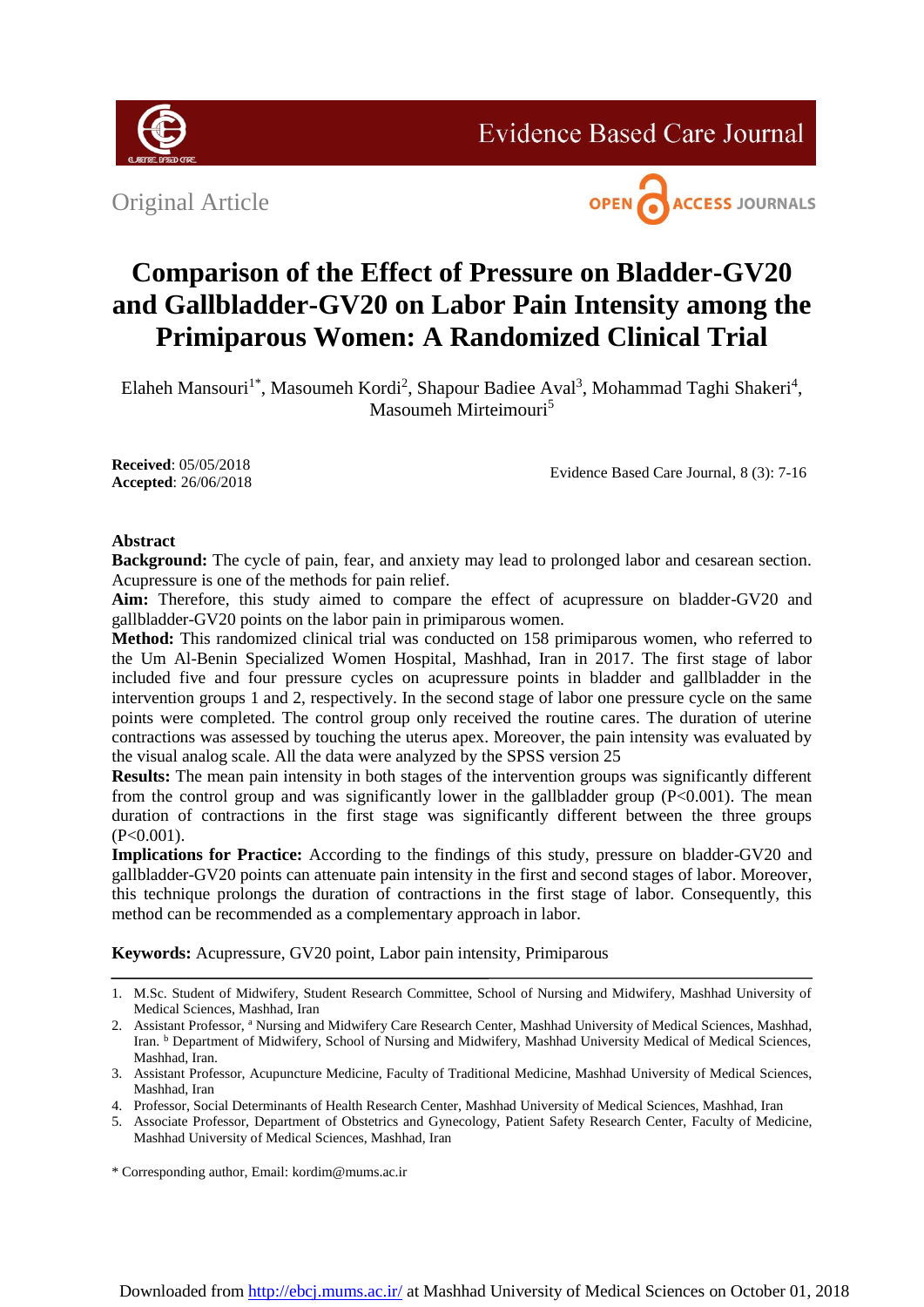#### **Introduction**

Labor is one of the most painful events during the life of women (1). Labor pain intensity is affected by the physical (age, parity, and fetal position), psychological (personality types, fear, and anxiety), economic, social, and cultural factors (2, 3). Labor pain is mild in 15%, moderate in 35%, severe in 30%, and very severe and intolerable in 20% of the cases (4).

The labor pain causes changes in the levels of catecholamines, beta-endorphins, blood pressure, pulse, and oxygen consumption of mother. Increased oxygen consumption leads in diminished arterial pressure and ultimate bradycardia. In addition, increase in catecholamines causes reduction in blood supply to uterus, abnormal labor progress, and decreased Apgar score (5). Moreover, the defective cycle of pain, fear, and anxiety is associated with an increase in pain intensity, prolonged labor and increased frequency of cesarean section (4). Therefore, one of the main goals in midwifery care is labor pain management (6).

Pharmaceutical and non-pharmaceutical approaches can help to relieve the labor pain. Medications often have an appropriate effect on alleviating the labor pain, but their application is accompanied by some limitations and complications (7, 8). In recent years, the nonpharmacological methods of pain relief have been the subject of interest, including acupressure. The acupressure as a branch of acupuncture is a non-invasive, relatively inexpensive, and noncomplicated procedure (9, 10).

According to the traditional Chinese medicine, all the elements in nature consist of yin and yang. These two forces are in contradiction with each other and they need to be in balance for human health (11). Acupressure can balance the Chi energy, as well as the two yin and yang forces. The pressure on the nerve fibers and their stimulation prevents pain transmission from the spinal cord to the brain. On the other hand, this method can relieve the pain by augmenting the secretion of endogenous endorphins (12, 13).

In order to relieve the labor pain, multiple points are suggested on the surface of the ear, organs, trunk, and scalp (1, 7, 14-19). Stimulating these points triggers and enhances the uterine contraction and Chi balance resulting in improved labor pain (20). Some of these points are found on the surface of the bladder canals, gallbladder, and meridian Du. In some articles regarding acupressure and acupuncture, bladder points of 31, 32, and 67, gallbladder point of 21 and Du 20 have been considered as effective points in attenuating labor pain (2, 13, 15, 16, 21).

The aforementioned channels also have a number of points on the scalp surface. The areas on the scalp surface are in direct contact with the central nervous and endocrine systems. Consequently, they can directly affect the cortical, cerebellar, thalamocortical, thalamic, hypothalamic, and pineal body (22). Furthermore, the points on scalp surface can regulate Yin-Yang, Chi-blood, and Zang-Fu organs. Several reports are published about the treatment through stimulation of scalp points for disorders, such as sense disorder, mental illness, and various types of acute and chronic pains (23).

According to a study by Skilnand et al. (2002), the labor pain intensity was less in the acupuncture group (GV20, BL34, BL32, BL67, BL60, LI4, LU7, HT7, ST30, ST29, GB34, ST36, SP8, KI3, LR3, and GB21), compared to the control group (24). Bo et al. (2006) showed that the labor pain intensity in the scalp acupuncture group was significantly lower than the control group  $(P<0.01)$  (25). In a study performed by Durga et al. (2012), the pressure on eight scalp points (BL5, BL8, and BL9 for bladder points, GB8, GB16, GB17, and GB18 for gallbladder points, in addition to GV20 point) caused a decrease in pain during the active phase of labor  $(P<0.001)$  (26).

There are limited reports concerning the effect of acupressure on the scalp points on the labor pain relief. Moreover, the literature regarding acupuncture and acupressure suggests that reduction in the number of pressure points decreases the individual discomforts caused by manipulation while maintains the effectiveness (27). With this background in mind, the present study aimed to compare the pressure on the three points of bladder (i.e., BL5, BL8, and BL9), four points of gallbladder (i.e., GB8, GB16, GB17, and GB18), and GV20 on the pain intensity among the primiparous women.

#### **Methods**

This single-blind randomized clinical trial was conducted in the Um Al-Benin Specialized Women's Hospital, Mashhad, Iran. The data were collected during 22 May 2017-21 November 2017. The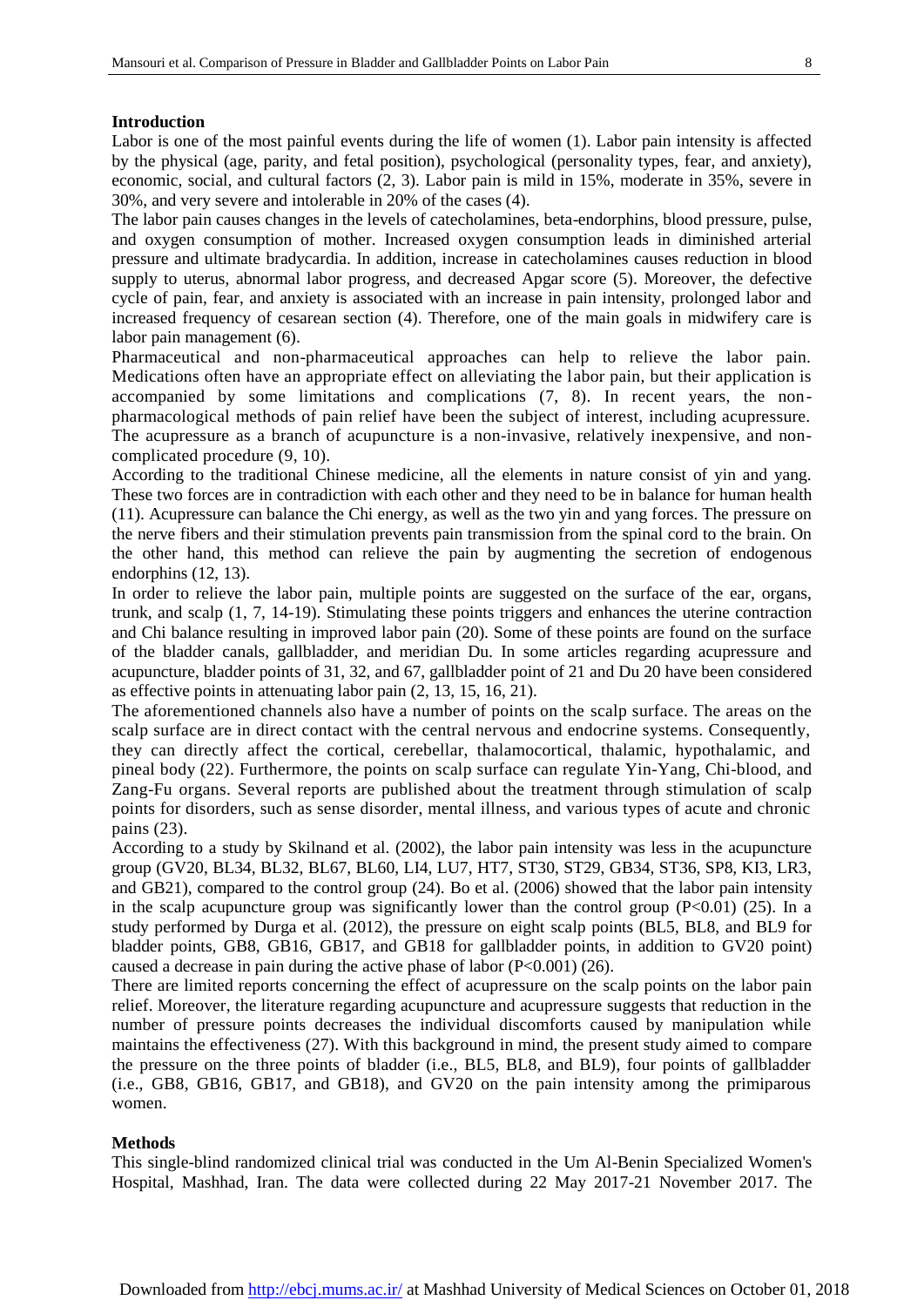statistical population of this study included all the women who referred to this hospital for delivery during the study period.

In order to determine the sample size in the first stage of labor, the study performed by Ziaei (28) and the formula for comparing the means in two independent groups were used. In addition, the pilot study on 10 participants was applied for sample size calculation for the second stage of labor. Finally, the sample size was calculated as 55 for each group (total of 165 people) regarding the test power of 80%, the confidence coefficient of 95%, and drop-out of 10%.

The inclusion criteria entailed 1) being primiparous, 2) gestational age  $\geq$  37 weeks, 3) age of 18-35 years, 4) singleton fetus with vertex presentation, 5) fetal weight of 2500-4000 g, 6) spontaneous vaginal delivery (4-5 cm cervical dilatation with at least two contractions of 20 sec and more within 10 min), 7) healthy skin in the pressure areas, 8) no history of medical and obstetric problems, and 9) pain intensity  $\geq 50$  mm based on visual analog scale (VAS) on admission.

The exclusion criteria included 1) using any analgesics, 2) fast delivery, 3) emergency cesarean section, 4) abnormal fetal heartbeat, 5) lack of progress, and 6) unwillingness of the mother to continue participating in the study. The research instruments were a demographic profile form, a form about the first and second stage of labor, and the VAS for pain assessment.

The validity of the demographic profile and labor data forms were evaluated using the content validity method. The reliability of the labor data form was confirmed by equivalent method and r=0.917. The VAS was a 100-mm tape, indicating zero as no pain and 100 as maximum pain. The validity of this tool has been verified in various studies and the reliability was in accordance with a study by Kordi et al.  $(r=0.91)$  (14). The validity of VAS was confirmed in the present study by content validity method. Moreover, the reliability of the latter tool was assessed by the equivalent method with  $r=0.982$ . Furthermore, to validate the correctness of the points and the method of applying pressure, the researcher passed a five-session training course with an acupuncturist and received the approval.

In this study, the participants were selected by the convenience sampling method and were then divided into three groups through random allocation. The intervention group 1 receives acupressure on bladder points of BL5, BL8, BL9, and GV20. The intervention group 2 had pressure on gallbladder points of GB8, GB16, GB17, GB18, and GV20. sThe control group just received the routine cares (Figure 1).

For random allocation, on the first day of referring to the hospital, the letters A, B, and C were written on three papers and placed inside an envelope for the bladder, gallbladder, and control groups, respectively. The first three participants were asked to take the papers randomly. Afterwards, the



**Figure 1. Anatomical location of the study points on scalp surface in the intervention groups**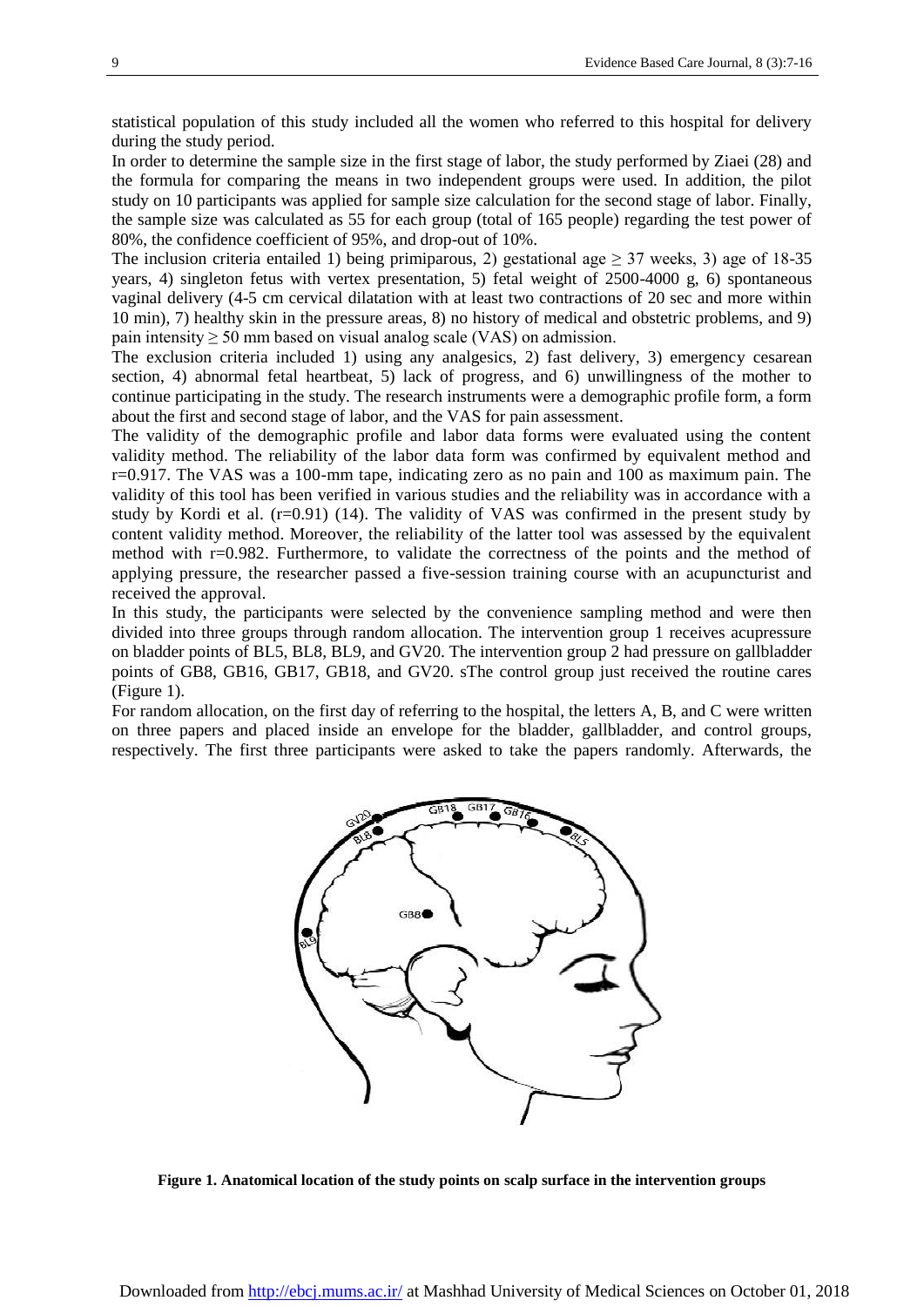order of first three people was repeated for the rest of the participants. For blinding the study, the same pressure was applied in all the participants of the intervention groups by one of the researchers and a researcher assistant who was unaware of the intervention type in the groups completed the measurements.

In order to avoid any bias in the results of the study, we needed to equalize the duration of pressure in the two intervention groups. For this purpose, 20 minutes of pressure in the first stage of labor and one pressure cycle in the second stage of labor were performed in each intervention group.

In the intervention group 1, for the first stage of labor, simultaneous with the beginning of uterine contraction the parturient was placed in a semi-sitting position with the head in body alignment. The researcher placed over the head of parturient and applied a fixed pressure with a thumb for 60 sec on each of the BL5, BL8, BL9, and GV20 points. Therefore, the parturient felt the tai chi (heaviness, pressure, hotness, tingling, or numbness) at these points. The pressure was completed within five four-min cycles (i.e., total of 20 min) with intervals of 30 min. After the first stage of labor (10 cm cervical dilatation), a four-minute pressure cycle was resumed on the points at the beginning of the second stage of labor (maternal exiting).

In the intervention group 2, 60 sec of pressure was applied on each of the five GB8, GB16, GB17, GB18, and GV20 points (five-min cycle) with the onset of uterine contraction in the first stage of labor. The pressure was carried out as four five-min cycles with 30-min intervals making a total of 20 min pressure. At the beginning of the second stage of labor, 60 sec of pressure was applied to the points (five-min cycle). For the control group, the researchers in the ward at the Um Al-Benin Hospital took the routine cares.

The labor pain intensity in the intervention groups was measured by the researcher assistant immediately and 30 min post-intervention, followed by assessments every 30 min until the end of the first and second stages of labor. It was also measured in the control group by the assistant immediately after the end of the uterine contractions and then every 30 min until the end of the first and second stages of labor. In addition, the duration of uterine contractions was evaluated according to the procedure of labor partograph by touching the uterus apex from the beginning to end of contractions for ten min by chronometer every 30 min and was recorded in the relevant forms (29).

Finally, out of the 165 participants, two and three individuals were excluded from the bladder-GV20 and gallbladder-GV20 groups, respectively. The drop out in the bladder group were due to the hypertonic contractions and non-progression criteria. The exclusions from the gallbladder group were because of fetal distress and hypertonic contractions. Moreover, one person was excluded from the control group as the result of narcotic intake (flowchart 1).

The present study was approved by the Ethics Committee of Mashhad University of Medical Sciences. A complete explanation of the research objectives was provided to all the participants and written consents were obtained. The individuals were ensured that there was no known acupressure problem. Furthermore, the subjects could leave freely in case they did not want to continue to collaborate at any stage of the research and this would not make any changes to the cares.

All the data were analyzed by Chi-square test, one-way analysis of variance (ANOVA), nonparametric Kruskal-Wallis, Mann-Whitney, and Friedman tests using the SPSS version 25. At first, Kolmogorov-Smirnov test was utilized to determine the normal distribution of the data. According to the results of Kolmogorov-Smirnov test, most of the variables measured in the study did not have a normal distribution. The variables with normal distribution included the mean score of pain at the baseline, 30 min after each intervention cycle, and immediately after the last intervention cycle in the first stage of labor. The non-parametric tests entailed Kruskal-Wallis, Dunn, and Friedman tests. The variables with normal distribution were assessed using one-way ANOVA and Tukey tests (Table 1.4). P<0.05 was considered as significant in all the tests.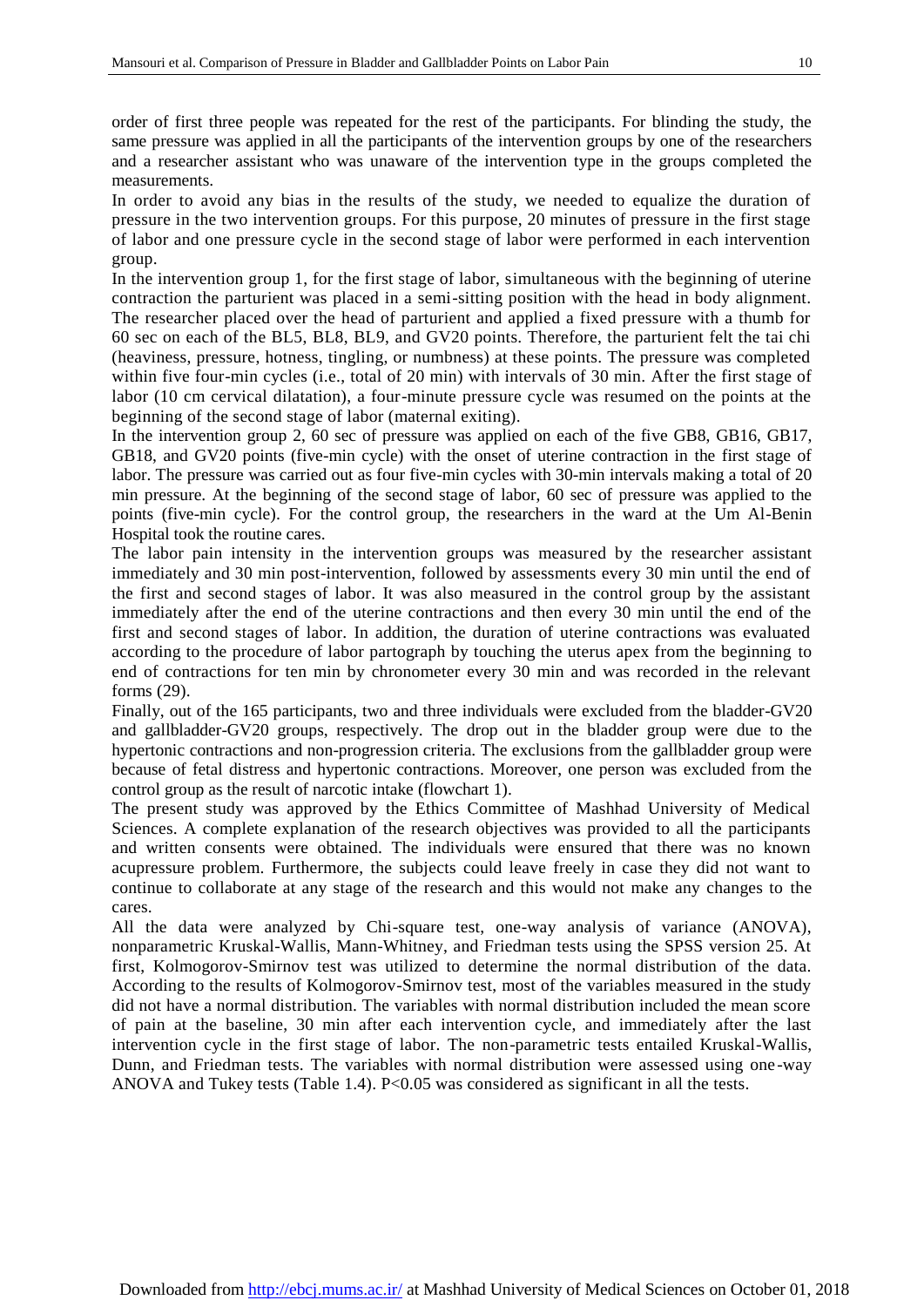

**Flowchart 1. Intervention procedure**

#### **Results**

According to the findings of Kruskal-Wallis test and one-way ANOVA, the three groups were homogeneous regarding age  $(P=0.48)$ , body mass index  $(P=0.45)$ , frequency of shower during labor ( $P=0.4$ ), and baseline pain score ( $P=0.23$ ). Moreover, the results of these tests showed a significant difference between the three groups concerning the mean labor pain intensity immediately (P<0.001) and 30 min after each intervention (P<0.001) in the first stage of labor. The significant difference between the three groups was also revealed immediately  $(P<0.001)$  and 30 min after the last intervention cycle  $(P<0.001)$ , as well as in the whole active phase of the first stage (P<0.001).

The pairwise comparison of the groups by Dunn and Tukey with Bonferroni Correction tests demonstrated that the pain score in all measurements of the first labor stage was significantly different in the bladder-GV20 and gallbladder-GV20 groups, compared to the control group ( $P < 0.05$ ). The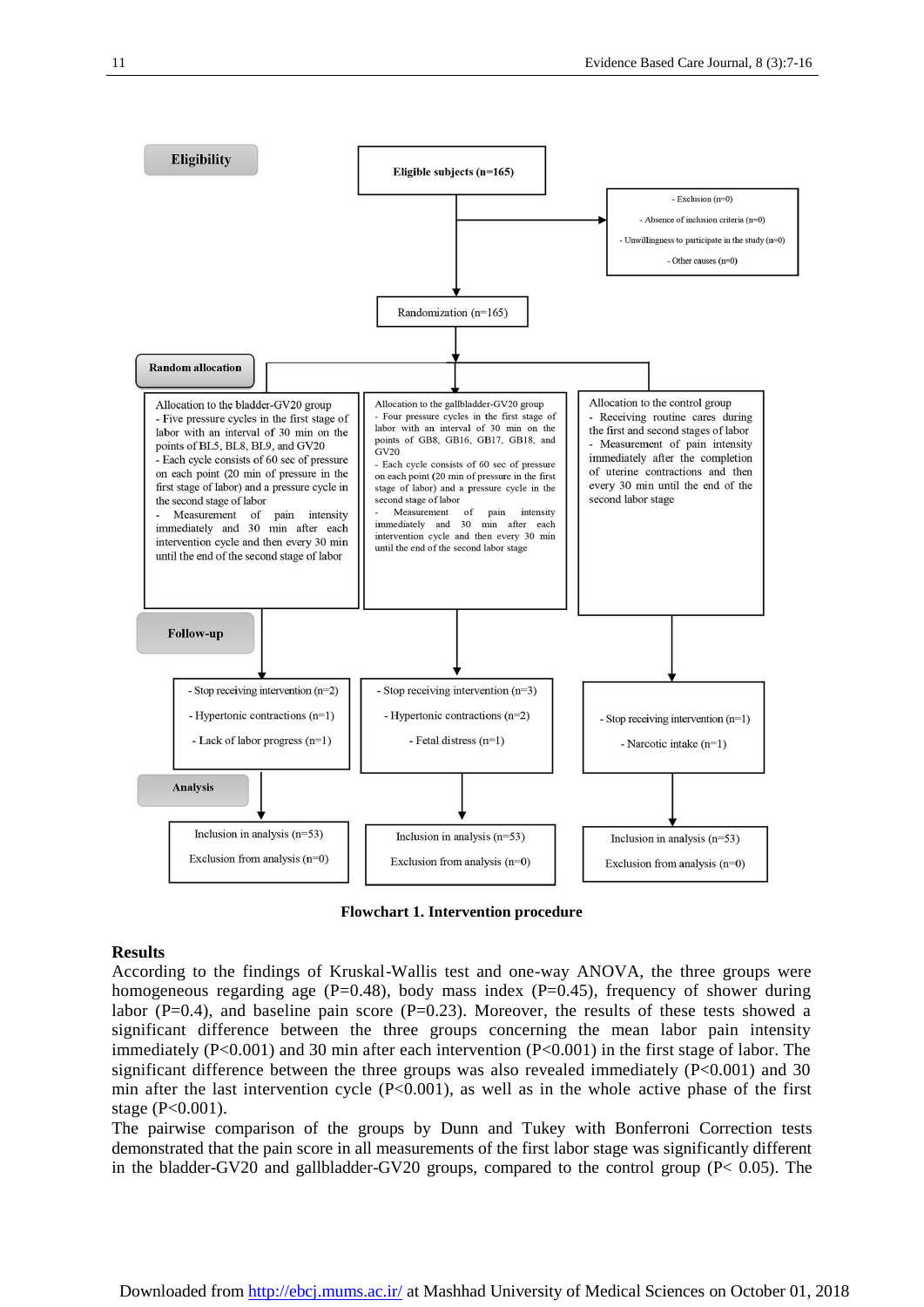pain intensity in the gallbladder-GV20 group was found to be significantly lower than the two groups of bladder-GV20 and control at all measurements of pain in the first stage of labor ( $P<0.05$ ).

The intragroup comparisons by the Friedman test showed that the difference in mean pain intensity between the groups of bladder-GV20 (P<0.001), gallbladder-GV20 (P<0.001), and control (P<0.001) was statistically significant (Table 1).

The Kruskal-Wallis test indicated that the mean labor pain intensity had statistically significant difference immediately ( $P<0.05$ ), 30 min post-intervention ( $P<0.05$ ), and during the whole second stage of labor (P<0.05) between the three groups in the second stage of labor.

Moreover, the results of Dunn with Bonferroni Correction test revealed that the pain score immediately (P<0.001), 30 min post-intervention (P<0.001), and during the whole second stage of labor (P<0.001) between the gallbladder-GV20 and bladder-GV20 group had significant difference, compared to the control group. In addition, the pain intensity in the gallbladder-GV20 group was significantly lower than the two groups of bladder-GV20 and control at 30 min post-intervention (P<0.001), and during the whole second stage of labor (P<0.05). In the intragroup comparison by Friedman test, the pain intensity was significantly different in each group of bladder-GV20 (P<0.001), gallbladder-GV20 (P<0.001) (Table 1).

According to the results of Kruskal-Wallis test, the three groups were homogeneous in terms of the mean uterine contractions on admission (P=0.54). A significant difference was found between the three groups regarding the mean duration of uterine contractions 30 min after each intervention cycle in the first stage of labor ( $P<0.001$ ), 30 min after the last intervention cycle in the first stage of labor (P<0.001), and in the whole active phase of the first labor stage (P<0.001).

On the other hand, the difference between the three groups in the duration of uterine contractions 30 min post-intervention in the second stage of labor  $(P=0.09)$  and during the whole second stage of labor (P=0.16) was not significant. The Dunn with Bonferroni Correction test demonstrated that the mean uterine contractions contractions 30 min after each intervention cycle in the first stage of labor (P<0.001) were significantly different between the three groups (Table 2).

|                                                                                                                                                                                                                                                                                                                                                 | Variables                                                                     | Bladder-<br>GV20 group<br>$(Mean \pm SD)$ | Gallbladder-<br>GV20 group<br>$(Mean \pm SD)$ | Control group<br>$(Mean \pm SD)$ | Test<br>results |
|-------------------------------------------------------------------------------------------------------------------------------------------------------------------------------------------------------------------------------------------------------------------------------------------------------------------------------------------------|-------------------------------------------------------------------------------|-------------------------------------------|-----------------------------------------------|----------------------------------|-----------------|
| First<br>stage of<br>labor                                                                                                                                                                                                                                                                                                                      | Pain intensity immediately after<br>each intervention cycle                   | $33.2 + 7.4$                              | $24.2 \pm 6.0$                                | $83.2 \pm 10.1$                  | $*P<0.001$      |
|                                                                                                                                                                                                                                                                                                                                                 | Pain intensity 30 min after each<br>intervention cycle                        | $71.5 \pm 8.1$                            | $59.5 \pm 6.4$                                | $87.5 \pm 8.7$                   | ** $P<0.001$    |
|                                                                                                                                                                                                                                                                                                                                                 | Pain intensity immediately after<br>the last intervention cycle               | $44.3 \pm 10.6$                           | $36.7 + 5.7$                                  | $91.7 + 6.5$                     | ** $P<0.001$    |
|                                                                                                                                                                                                                                                                                                                                                 | Pain intensity 30 min after the<br>last intervention cycle                    | $76.3 \pm 13.7$                           | $61.0 \pm 24.2$                               | $92.5 \pm 5.5$                   | $*P<0.001$      |
|                                                                                                                                                                                                                                                                                                                                                 | Pain intensity during<br>whole<br>active phase of the first stage of<br>labor | $79.3 \pm 7.3$                            | $65.5 + 7.6$                                  | $93.2 + 4.7$                     | $*P<0.001$      |
|                                                                                                                                                                                                                                                                                                                                                 | Friedman test result                                                          | P<0.001                                   | P<0.001                                       | P<0.001                          |                 |
| Second<br>stage of<br>labor<br>$\pm T$ $\sqrt{2}$ $\pm$ $\sqrt{2}$ $\pm$ $\sqrt{1}$ $\sqrt{2}$ $\sqrt{2}$ $\sqrt{2}$ $\sqrt{2}$ $\sqrt{2}$ $\sqrt{2}$ $\sqrt{2}$ $\sqrt{2}$ $\sqrt{2}$ $\sqrt{2}$ $\sqrt{2}$ $\sqrt{2}$ $\sqrt{2}$ $\sqrt{2}$ $\sqrt{2}$ $\sqrt{2}$ $\sqrt{2}$ $\sqrt{2}$ $\sqrt{2}$ $\sqrt{2}$ $\sqrt{2}$ $\sqrt{2}$ $\sqrt{2$ | Pain intensity immediately after<br>the intervention cycle                    | $35.5 \pm 7.9$                            | $32.6 \pm 14.0$                               | $99.7 \pm 0.5$                   | $*P<0.001$      |
|                                                                                                                                                                                                                                                                                                                                                 | Pain intensity 30 minutes after<br>the intervention cycle                     | $94.9 \pm 3.0$                            | $90.4 \pm 6.9$                                | $99.8 \pm 0.3$                   | P < 0.001       |
|                                                                                                                                                                                                                                                                                                                                                 | Pain intensity during<br>whole<br>second stage of labor                       | $95.3 \pm 2.9$                            | $91.3 \pm 6.3$                                | $99.8 \pm 0.4$                   | $*P<0.001$      |
|                                                                                                                                                                                                                                                                                                                                                 | Friedman test result                                                          | P<0.001                                   | P<0.001                                       | $P=0.14$                         |                 |

**Table 1. Comparison of the mean labor pain intensity scores during the first and second stages of labor between the three groups**

\* Kruskal-Wallis

\*\* one-way ANOVA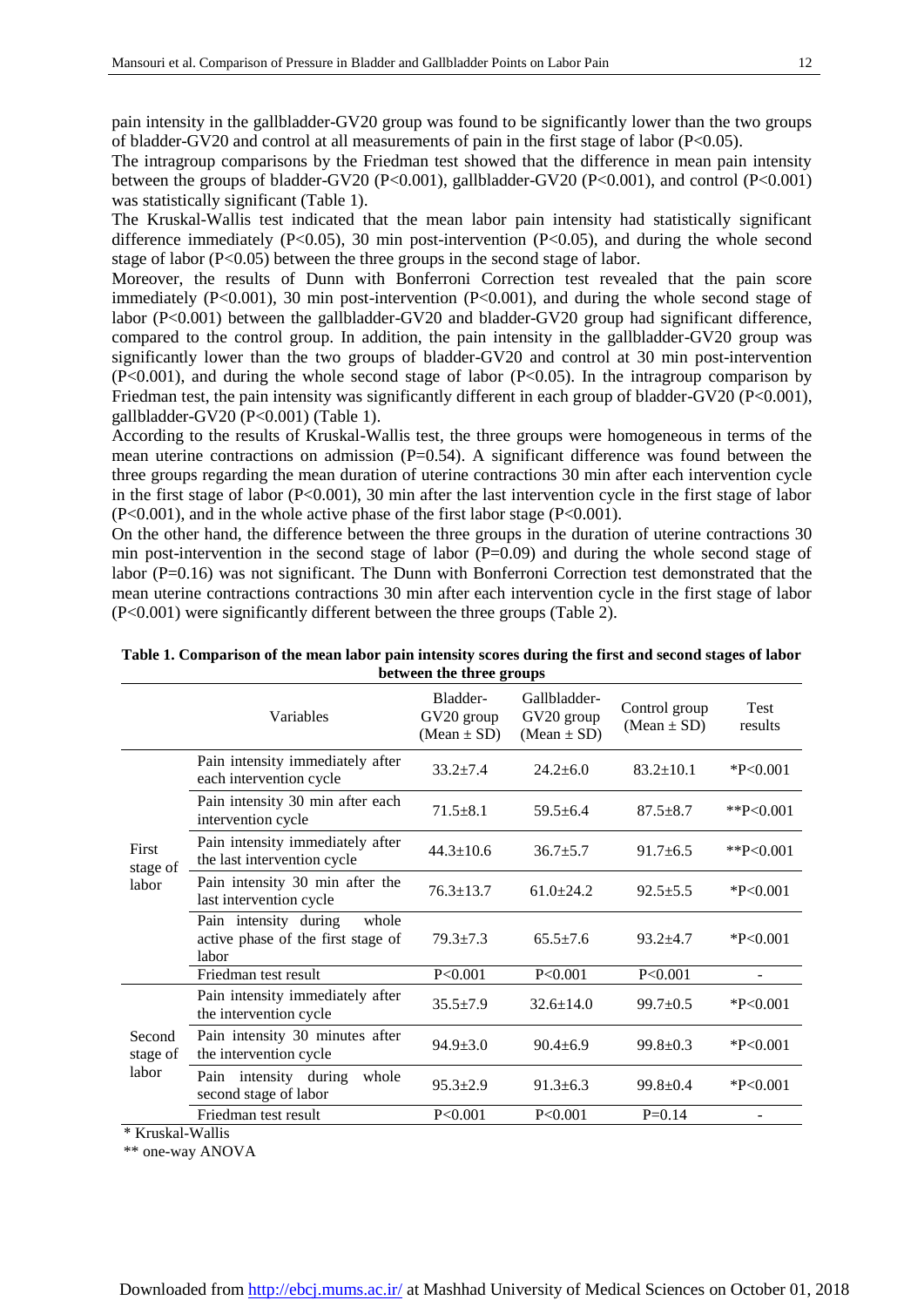| Duration of uterine contractions (sec)                              | Bladder-GV20<br>group<br>(Mean $\pm$ SD) | Gallbladder-<br>GV20 group,<br>$(Mean \pm SD)$ | Control group<br>$(Mean \pm SD)$ | Kruskal-<br>Wallis |
|---------------------------------------------------------------------|------------------------------------------|------------------------------------------------|----------------------------------|--------------------|
| On admission                                                        | $37.5 \pm 0.0$                           | $34.7 \pm 0.0$                                 | $38.6 \pm 0.1$                   | $P=0.54$           |
| 30 min after each intervention cycle<br>in the first stage of labor | $54.8 + 4.9$                             | $59.6 \pm 5.9$                                 | $49.8 \pm 6.0$                   | P<0.001            |
| 30 min after the last intervention<br>cycle in the first stage      | $52.1 \pm 1.7$                           | $57.9 \pm 4.1$                                 | $43.1 \pm 0.3$                   | P < 0.001          |
| Whole active phase of the first stage<br>of labor                   | $66.5 + 5.8$                             | $69.5 + 3.2$                                   | $59.7 + 56.3$                    | P<0.001            |
| Friedman test                                                       | P<0.001                                  | P < 0.001                                      | P < 0.001                        |                    |
| 30 min post-intervention cycle in the<br>second stage of labor      | $72.7 + 2.3$                             | $74.4 + 2.3$                                   | $70.8 + 7.5$                     | $P=0.09$           |
| Whole second stage of labor                                         | $80.3 \pm 6.3$                           | $82.2 + 7.2$                                   | $79.2 \pm 2.3$                   | $P=0.16$           |

**Table 2. Comparison of mean duration of uterine contractions between the three groups**

#### **Discussion**

According to the findings of present study, the pressure on the scalp points of gallbladder (GB8, GB16, GB17, GB18, and GV20) and bladder (BLV5, BL8, BL9, and GV20) reduced the pain intensity in the first and second stages of labor.

The results of Durga et al. (2012) demonstrated that the mean total pain intensity of the first labor stage in the scalp acupressure group was lower than the control group. In the intervention group at the active phase of labor with contraction initiation, the pressure was applied on scalp, bladder (BL5, BL8, and BL9), and gallbladder points (GB8, GB16, GB17, GB18, and GV20). This was continued until the completion of the first labor stage (26). The results of their study are consistent with the findings of the present study.

In the mentioned study, eight points in the scalp area were investigated. We examined each bladder (BL5, BL8, and BL9) and gallbladder (GB8, GB16, GB17, and GB18) points in two groups separately to reduce the number of pressure points. On the other hand, we examined the GV20 point in both study groups because it is known as the most important point in acupuncture books for regulating the body activity and organs. This point is recommended in all the treatments performed by acupuncture techniques.

In the study performed by Durga, the pressure was applied to each of the eight scalp points in consecutive manner for four min with the onset of contraction. Finally, the full duration of the pressure posed on the cranial points was not expressed, while we applied the pressure on each of the points for one min making a total of 20 min in each of the groups. Moreover, in the current study initially the GV20 and then the other points were stimulated in both intervention groups.

Bo et al. (2006) reported that the mean labor pain intensity in the cranial acupuncture group was lower than the control group (25). The results of this study are consistent with the present study. In their study, instead of applying pressure on the cranial points, the points were stimulated by needle, which is different from our study. In the study conducted by Bo et al., unlike to our study, a scalp region was stimulated as the shengzhi region, while we studied a number of points from different regions of the skull.

Seyyedzadeh Aghdam (2012) showed that BL32 and GB21 acupressure had no effect on diminishing the labor pain intensity in the active phase of labor (13). Their study was performed on the same sites of the gallbladder and bladder canals as the present study. However, the findings of the two studies are not consistent. Differences in the design and method of implementation can result in the different findings of the two studies.

In the study completed by Seyyedzadeh Aghdam, placebo p6 point acupressure was carried out in the control group and the mentioned points were stimulated with cupping therapy. We did not consider any placebo points and used thumb pressure to stimulate the points in the intervention groups.

Ziaei et al. (2006) reported that acupuncture on the eight points of GV20, Yangtang, ST36, SP6, LI4, LI3, CV2, and CV3 had no effect on improving the labor pain intensity one hour post-intervention (28). Therefore, the results of mentioned study are inconsistent with the present study. The reason for this difference in results may be attributed to the fact that they used acupuncture to stimulate the points while we used acupressure by fingers. Only the GV20 point was common between the two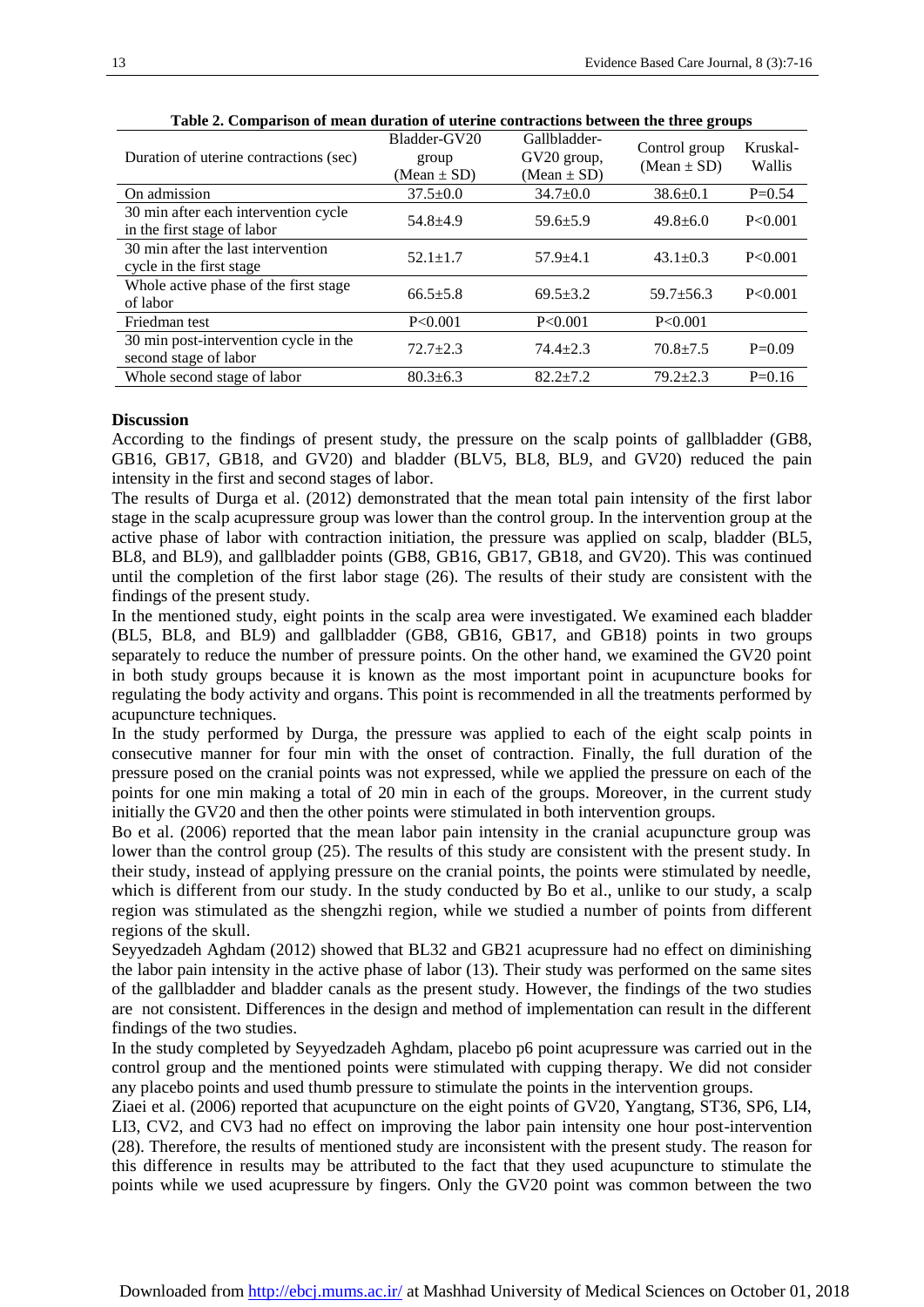studies and the other points were different between the two researches, which could also cause the variable results of the two studies.

Skilnand et al. (2002) indicated that the labor pain score, as well as the need for epidural analgesia and pethidine were lower in the acupuncture group of GV20, BL34, BL32, BL67, BL60, LI4, LU7, HT7, ST30, ST29, GB34, ST36, SP8, KI3, LR3, and GB21, in comparison with the placebo group (24). In the study by Skilnand et al., the acupuncture was used on 16 points, whereas we applied pressure in fewer points (four in the bladder and five in the gallbladder groups). However, their results are in line with our findings.

One reason for the consistent results can be the common channels examined in the two studies (bladder and gallbladder). Furthermore, the findings of present study showed that the pain intensity was lower in the first and second stages of labor in the gallbladder-GV20 group, compared to the bladder-GV20 group.

Among the internal organs of the body, liver is responsible for maintaining the chi free flow, liquefying its movement, regulating the volume of blood flow, and keeping blood in the body. The regulation of the liver through the meridian(s) can be effective in reducing the pain. Among these, the gallbladder channel is linked organically with the liver channel, while the bladder channel is connected to this channel indirectly through the kidney channel. Due to the direct connection between the gallbladder and liver channels, the impacts of this channel in regulating the chi free flow and relieving pain are far more than the bladder channel (11).

One of the factors affecting the pain and duration of labor is uterine contractions. The results of this study showed that the mean duration of uterine contractions 30 min after the last intervention, 30 min after each intervention cycle, and during the whole first stage of labor in the intervention groups was more than the control group. However, the duration of uterine contractions 30 min post-intervention and during the whole second labor stage was not significantly different between the groups. One of the reasons for not having an effect of acupressure in the second stage of labor might be the short duration of intervention (a pressure cycle in intervention groups).

The results of this study revealed that the duration of uterine contractions augmented simultaneously with the reduction of labor pain during labor in the intervention groups. The acupressure not only can increase the intensity and duration of uterine contractions by stimulating oxytocin secretion from the posterior pituitary, but also may relieve the pain by secreting the endogenous endorphins (20).

Chung et al. (2003) reported that applying pressure on the LI4 and BL67 points caused a decrease in pain intensity in the first labor stage, but did not have any effect on the uterine contractions (15). Therefore, the results of their study are in line with the findings of the present study in attenuating the pain during the first stage of labor. However, it is inconsistent in terms of not affecting the uterine contractions.

These mismatching results of the two studies can be attributed to the difference in measuring the uterine contractions. In the study performed by Chung et al., the uterine contractions were measured by a monitoring device and tracing was assessed pre- and post-intervention, whereas we measured the uterine contractions manually.

Kordi et al. (2009) argued that the duration of uterine contractions in the group with pressure on SP6 had no significant difference with the two groups of touch and control (1). The results of the latter study are in disagreement with our findings. The varieties in the study channel and point, study design, and method of pressure can result in the different findings.

There were several limitations in the present study, including the variable viewpoints of the research units toward acupressure, in addition to the individual physiological differences in the threshold of pain tolerance and response rates to acupressure. On the other hand, the physical factors, such as light, noise, and educational status of the hospital could affect the level of pain expressed by the participants. These issues were attempted to get controlled by random allocation of the individuals in the three groups and the labor delivery recovery rooms.

#### **Implications for Practice**

In general, the results of this study demonstrated that the pressure on the bladder-GV20 and gallbladder-GV20 points relieved the pain intensity in the first and second stages of labor and increased the uterine contractions in the first labor stage. Therefore, these points can be used in the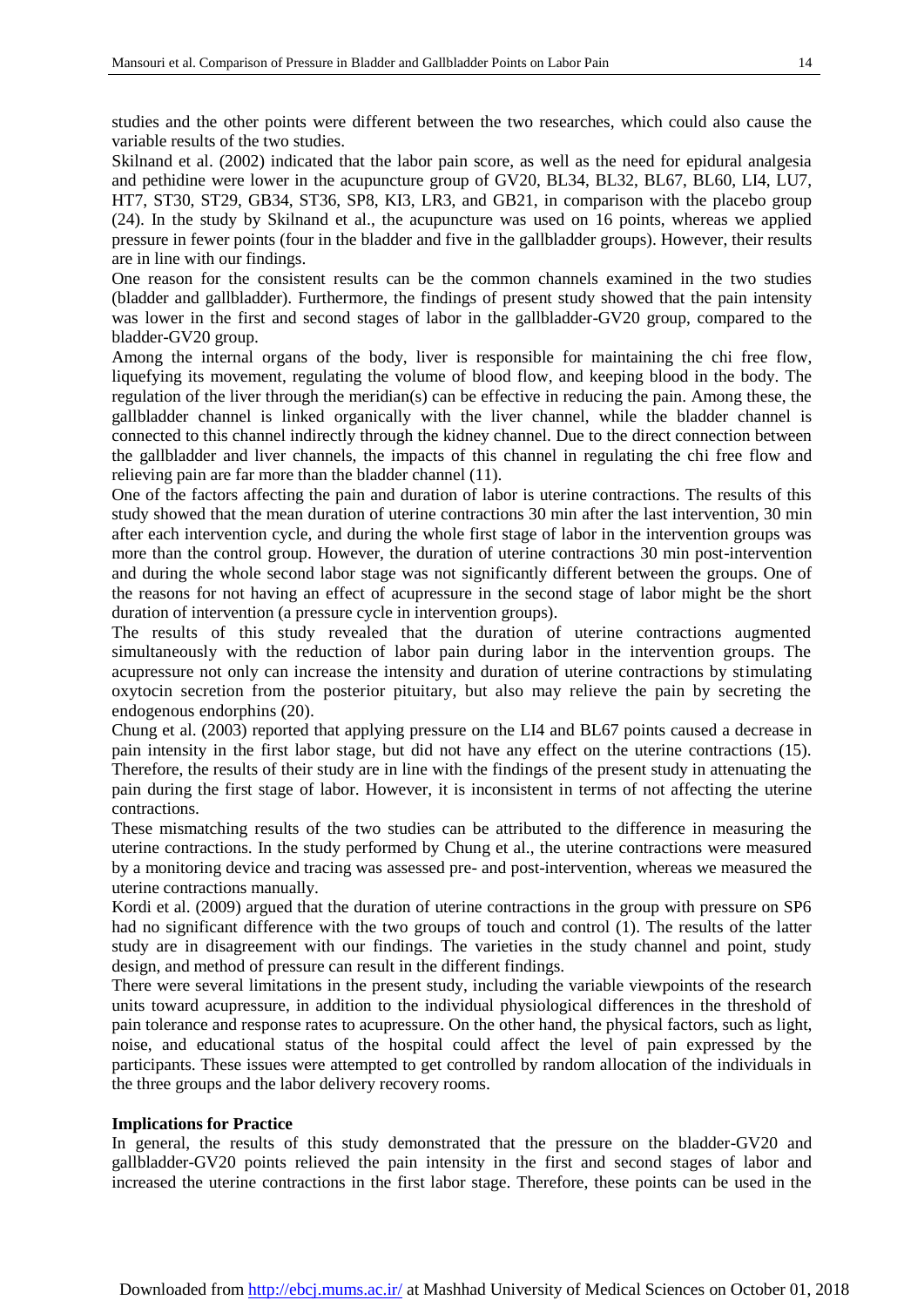clinics to relieve the pain of women during labor. On the other hand, the results of the current study suggest that a research should be performed on these points with more pressure cycles in the second stage of labor.

#### **Acknowledgments**

The present study is part of a research project from the Master thesis at Mashhad University of Medical Sciences with the ethics code of IR.MUMS.REC.1396.40. The study was registered at the Iranian Registry of Clinical Trials with the code of IRCT20170503033796N2. The authors would like to thank and appreciate all the officials of Mashhad University of Medical Sciences, all midwives, physicians, and residents of the Um Al-Benin Specialized Women's Hospital. Moreover, the authors would extend their gratitude toward the mothers who participated in the current study.

#### **Conflicts of Interest**

The authors declare that there is no conflict of interests regarding the publication of this article.

#### **References**

- 1. Kordi M, Mashadi SR, Fadaee A, Esmaili H. Effects of SP6 acupressure on reducing the labor pain during first stage of delivery. Iran J Obstet Gynecol Infertil. 2009;12(4):7-13. (Persian)
- 2. Kordi M, Golmakani A, Motlagh ER, Fard TZ, Badiee Aval S. Non-pharmacological approaches of relieve labor pain. Mashhad: Mashhad University of Medical Sciences Publication; 2017. (Persian)
- 3. Behmanesh F, Fahami F, Zeynalzadeh M, Bizhani A. Effect of heat therapy on pain severity and duration of labor in primigravida women. J Babol Univ Med Sci. 2008;10(3):48-54. (Persian)
- 4. Ganji G, Keramat A, Shiravani MA. Effect of acupressure on labor pain relief: a systematic review of clinical trials. Iran J Obstet Gynecol Infertil. 2014;17(119):7-13. (Persian)
- 5. Fard MH, Fard AR, Azima S, Ashoori M, Kaviani M. Comparing the effect of two methods of acupressure and ice massage on the pain, anxiety levels and labor length in the point LI-4. J Shahid Sadoughi Univ Med Sci. 2012;20(2):220-8. (Persian)
- 6. Seraji A, Vakilian K. The comparison between the effects of aromatherapy with lavender and reathing techniques on the reduction of labor pain. Complementary Med J. 2011;1(1):34-41. (Persian)
- 7. Rastegarzade H, Abedi P, Valiani M, Haghighi MH. The effect of auriculotherapy on labor pain intensity in nulliparous women. Anesthesiol Pain. 2015;6(1):54-63. (Persian)
- 8. Haji GS, Akbari Sedegheh A, Akbarzadeh A, Heshmat R. Comparison between effect acupuncture on SP6 point and reflexology on the severity of first-stage labor pain. Pars Jahrom Univ Med Sci. 2014;12(4):17-22.
- 9. Hamidzadeh A, Shahpourian F, Orak RJ, Montazeri AS, Khosravi A. Effects of LI4 acupressure on labor pain in the first stage of labor. J Midwifery Womens Health. 2012;57(2):133-8.
- 10.Haji Pour L, Ziyaie S, Pour Esmail Z, Kazem Nezhad A. Influence of acupuncture on duration of labor. J Guilan Univ Med Sci. 2009;18(70):50-6. (Persian)
- 11.Navidi A, Khedmat H, Holisaz MT, Naseri MH, Ghasemi Soleimanieh KH, Yari F. Principle of basic & clinical acupuncture. Tehran: Tayeb Publisher; 2002. P. 20-160. (Persian)
- 12.Samadi P, Lamiyan M, Heshmat R, Faghihzade S. The effect of acupressure at SP6 point on analgesic taking in women during labor. Zahedan J Res Med Sci. 2011;12(5):74-8. (Persian)
- 13.Seyyedzadeh Aghdam N, Vakilian K, Masoomeh DA. Effect of BL32 and GB21 acupressure on labor pain in the first stage of labor. Complementary Med J. 2012;2(1):104-10. (Persian)
- 14.Kordi M, Firoozi M, Esmaili H. Effect of LI4 acupressure on labor pain in the first stage of labor in nuliparous women. Hayat. 2011;16(3):95-101. (Persian)
- 15.Chung UL, Hung LC, Kuo SC, Huang CL. Effects of L14 and BL 67 acupressure on labor pain and uterine contractions in the first stage of labor. J Nurs Res. 2003;11(4):251-60.
- 16.Akbarzadeh M, Moradi Z, Zare N, Hadiyanfard M, Jokar A. Comparing the effect of acupressure at two GB-21 and SP-6 points on the pain severity of active phase of delivery among primiparous women. Armaghane Danesh. 2012;16(6):498-506. (Persian)
- 17.Kashanian M, Shahali S. Effects of acupressure at the sanyinjiao point (SP6) on the process of